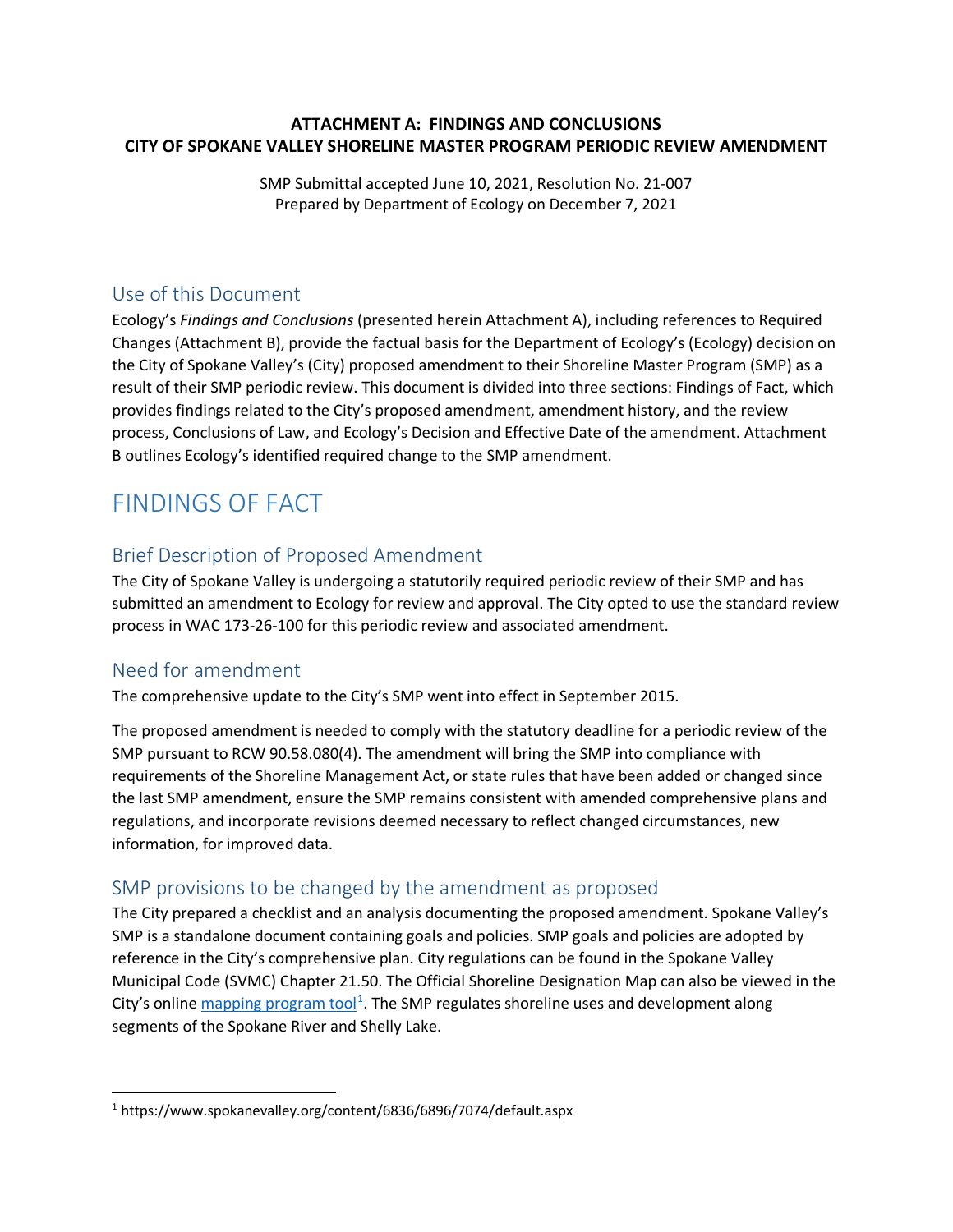The following SMP sections are proposed to be amended:

## Spokane Valley Municipal Code (SVMC) Chapter 21.50 Shoreline Regulations

## *21.50.020.D Applicability*

Referenced the exceptions changes in this chapter to clarify this section on remedial actions.

#### *21.50.050 Development Authorization Review Procedure*

Specific developments identified in WAC 173-27-044 and -045 are not required to obtain shoreline permits or local reviews. A new sub-section (B9) was added to this chapter to outline specific guidance on permit filing procedures consistent with the language from the 2011 statute.

## *21.50.110 Exemptions from Shoreline Substantial Development Permit*

Added clarifying language for filing an appeal with the Shorelines Hearings Board. New language was also added to reference the WAC 173-27-040 and RCW 90.58.030(3) to ensure that the SMP reflects the most current exemption language including the new text, which allows for retrofitting existing structures to comply with Americans with Disabilities Act.

*(A)* Reference current cost threshold under SVMC 21.50.110.A.

(G) Adjusted language to reflect the current cost threshold for freshwater docks, in addition to WAC 173-27-040 to ensure the SMP always reflects the most current exemption language.

## *21.50.200 Shoreline Modification Activities Table*

Change to Table 21.50-1: Shoreline Uses – the table was updated to reflect the change from "Accessory Dwelling Units - Permitted" to "Allowed".

#### *21.50.520 Wetlands – Shoreline Critical Area Regulations*

Updated the chapter to reference the 2014 wetland rating system.

*21.50.460 & 560 General/Frequently Flooded Areas – Shoreline Critical Area Regulations - Applicability* The SMP was updated to reflect the current GMA- SMA clarifications.

## *Appendix A-1 Shoreline Master Program Definitions*

Added definitions such as "Development" and Non-Conforming Lot.

## Amendment History, Review Process

## *Local SMP Amendment Process*

The City prepared a public participation program in accordance with WAC 173-26-090(3)(a) to inform, involve and encourage participation of interested persons and private entities, tribes, and applicable agencies having interests and responsibilities relating to shorelines. An important element of the public participation plan is the City's SMP Periodic Review project [website](https://www.spokanevalley.org/SMP)<sup>[2](#page-1-0)</sup>. The City hired the consulting firm Watershed Company to developed draft documents.

The City used Ecology's Periodic Review checklist of legislative and rule amendments to review amendments to chapter 90.58 RCW and department guidelines, that have occurred since the master program was comprehensively updated, and determine if local amendments were needed to maintain compliance in accordance with WAC 173-26-090(3)(b)(i). The City also reviewed changes to the comprehensive plan and development regulations to determine if the shoreline master program policies

 $\overline{\phantom{a}}$ 

<span id="page-1-0"></span>**<sup>2</sup>** <https://www.spokanevalley.org/SMP>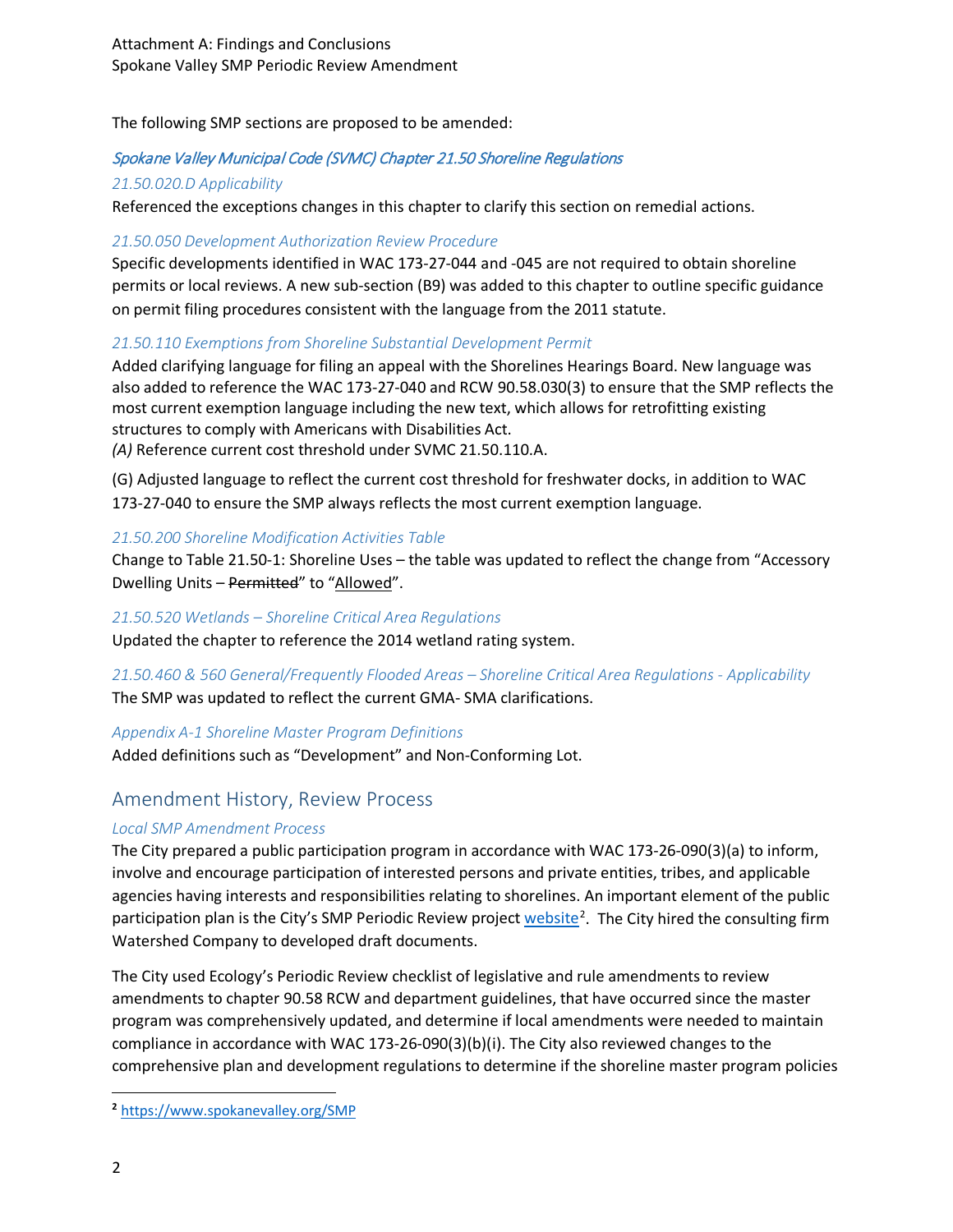and regulations remain consistent with them in accordance with WAC 173-26-090(3)(b)(ii). The City considered whether to incorporate any amendments needed to reflect changed circumstances, new information, or improved data in accordance with WAC 173-26-090(3)(b)(iii). The City consulted with Ecology throughout the review process.

The City opted to follow the standard adoption process in WAC 173-26-100. The record indicates that on February 12, 2021 the City issued a notice of the public hearing including a statement that the City was accepting comments for 30 days, from February 12<sup>th</sup> to March 12<sup>th</sup>. Notice of the hearing was published in the Spokane Exchange from February 16 thru February 24, 2021. Due to the COVID-19 pandemic, the City's public hearing was held by teleconference on March 11, 2021.

The record indicates the City completed a SEPA checklist and issued a Determination of Non-Significance (DNS) for the proposed SMP amendment on February 12, 2021. Ecology did not comment on the DNS. Department of Commerce was notified of the City's intent to adopt on March 24, 2021 with the 60-day notice period ending May 23, 2021.

The City Planning Commission reviewed comments and deliberated on the proposed amendment during their March 25, 2021 meeting. After further deliberation, on May 13, 2021 the Planning Commission unanimously voted to adopt findings passing the amendment onto the City Council with a recommendation for adoption. With the passage of Ordinance No. 21-007 on June 8, 2021, the City Council adopted the SMP periodic review amendment and authorized staff to forward the proposed amendment to Ecology for formal review and approval.

## *Ecology SMP Amendment Review and Approval Process*

After the City completed the SMP periodic review process and locally adopted the associated SMP amendment, the City submitted the amendment and its adoption record to Ecology for final agency approval as outlined in WAC 173-26-110.

The proposed SMP amendments were received by Ecology for state review and verified as complete on June 18, 2021*.*

When the local government opts to use the standard process of WAC 173-26-100, Ecology must follow the procedures of WAC 173-26-120(2) to provide reasonable notice and opportunity for written comment. Notice of the state comment period was distributed via email to state and local (identified by the City) interested parties on July 15, 2021. The Spokane Tribe of Indians was individually notified and invited to comment. The state comment period began on July 26, 2021 and continued through August 26, 2021.

Notice of the comment period, including a description of the proposed amendments and the authority under which the action is proposed along with the manner in which interested persons may obtain copies and present their views was provided on Ecology's  $website<sup>3</sup>$  $website<sup>3</sup>$  $website<sup>3</sup>$  and as part of the written notice.

Ecology received one (1) comment letter, from the Department of Archaeology & Historic Preservation (DAHP), expressing concerns with the Cultural Resources section and survey requirements in high-risk areas. The concern was that exempt projects, such as docks and bulkheads, will not require surveys, but

<span id="page-2-0"></span> <sup>3</sup> [https://ecology.wa.gov/Water-Shorelines/Shoreline-coastal-management/Shoreline-coastal-planning/State](https://ecology.wa.gov/Water-Shorelines/Shoreline-coastal-management/Shoreline-coastal-planning/State-approved-Shoreline-Master-Programs/Spokane-Valley)[approved-Shoreline-Master-Programs/Spokane-Valley](https://ecology.wa.gov/Water-Shorelines/Shoreline-coastal-management/Shoreline-coastal-planning/State-approved-Shoreline-Master-Programs/Spokane-Valley)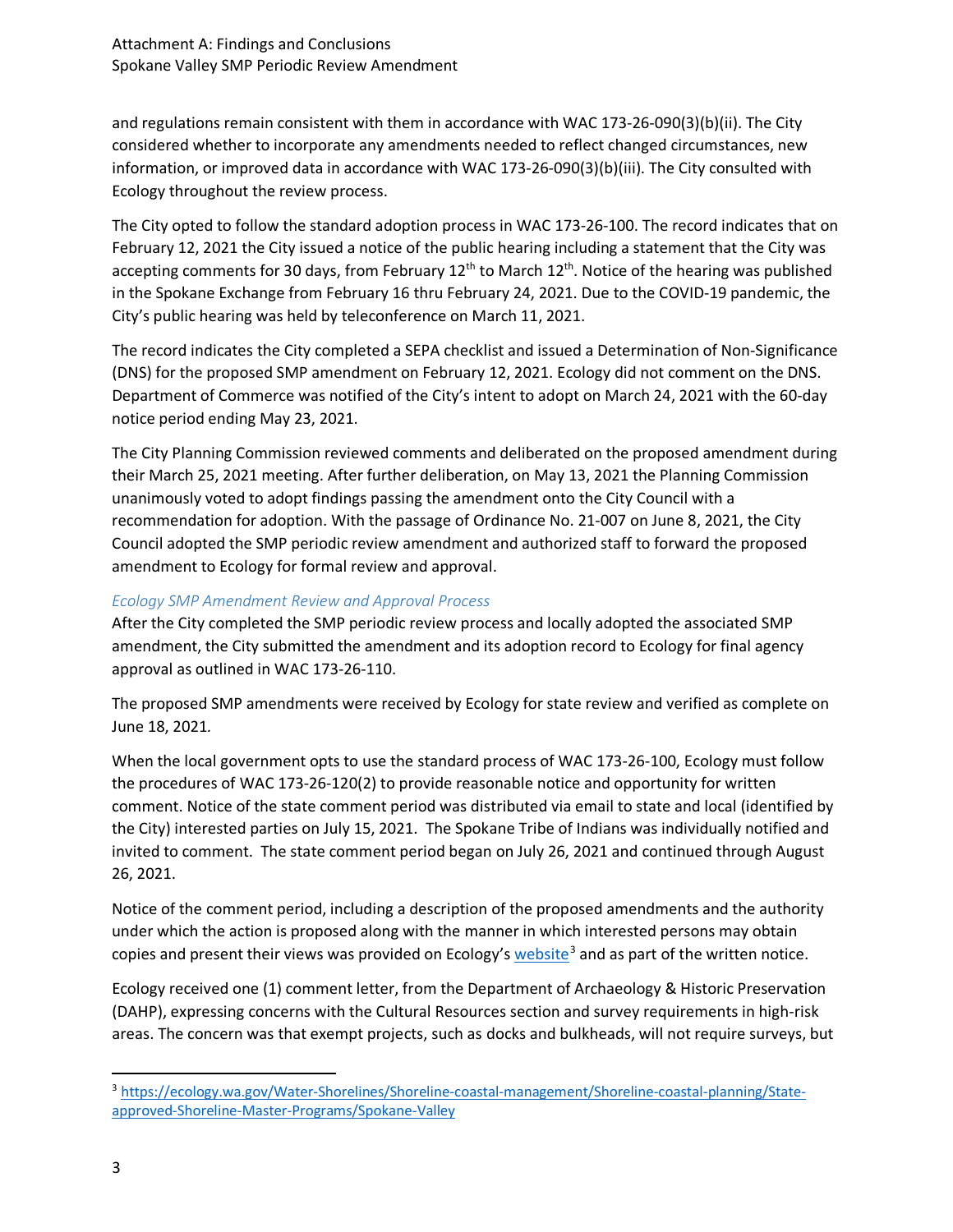can involve a significant amount of ground disturbance. Since archaeological sites tend to cluster along riverbanks (high-risk areas), even small projects can impact resources. DAHP requested a language change to require landowners to adhere to an inadvertent discovery plan even on exempt projects. The City was sent this comment letter and the summary response matrix. In response, the City noted that it utilizes the exemption list in Spokane Valley Municipal Code (SVMC) 21.50.110, which matches the exemption list in WAC 173-27-040(2). Projects that are exempt from the Shoreline Substantial Development Permit process must still comply with all the provisions of the SMP, including the Cultural Resource provisions, which include inadvertent discovery. All exempt projects require a Letter of Exemption in accordance with SVMC 21.50.120. A Letter of Exemption may include and contain conditions of approval to achieve consistency and compliance with the provisions of the SMP and the SMA, including compliance with 21.50.280. The use of exemption letter for each project provides an additional layer of process to ensure that highly sensitive areas are monitored during the life of each project. Ecology finds that the SMP already has the provisions necessary to address this concern. No additional modification are needed.

## Consistency Review

## *Consistency with Chapter 90.58 RCW*

The proposed amendment has been reviewed for consistency with the policy of RCW 90.58.020 and the approval criteria of RCW 90.58.090(3), (4), and (5). The City has also provided evidence of its compliance with SMA procedural requirements for amending their SMP contained in RCW 90.58.090(1) and (2).

#### *Consistency with applicable guidelines (Chapter 173-26 WAC, Part III)*

The proposed amendment has been reviewed for compliance with the requirements of the applicable Shoreline Master Program Guidelines (WAC 173-26-171 through 251 and 173-26-020 definitions). This included a review of the SMP Periodic Review Checklist, which was completed by the City.

#### *Consistency with SEPA Requirements*

The City submitted evidence of SEPA compliance in the form of a SEPA checklist and issued a Determination of Non-Significance (DNS) on February 12, 2021, for the proposed SMP amendments.

#### *Other Studies or Analyses supporting the SMP amendment*

Ecology also reviewed documents prepared by or for the City in support of the SMP amendments. These documents include the public participation plan, the periodic review checklist, and staff reports.

## Summary of Issues Identified by Ecology as Relevant to Its Decisions

Ecology is required to review all SMPs to ensure consistency with the Shoreline Management Act (SMA) and implementing rules including WAC 173-26, State Master Program Approval/Amendment Procedures and Master Program Guidelines. WAC 173-26-186(11) specifies that Ecology "shall insure that the state's interest in shorelines is protected, including compliance with the policy and provisions of RCW 90.58.020." Based on review of the proposed amendments to the SMP for consistency with applicable SMP Guidelines requirements and the Shoreline Management Act, and consideration of supporting materials in the record submitted by the City, the following issues remain relevant to Ecology's final decision on the proposed amendments to the City's SMP, with Findings specific to each issue identifying amendments needed for compliance with the SMA and applicable guidelines: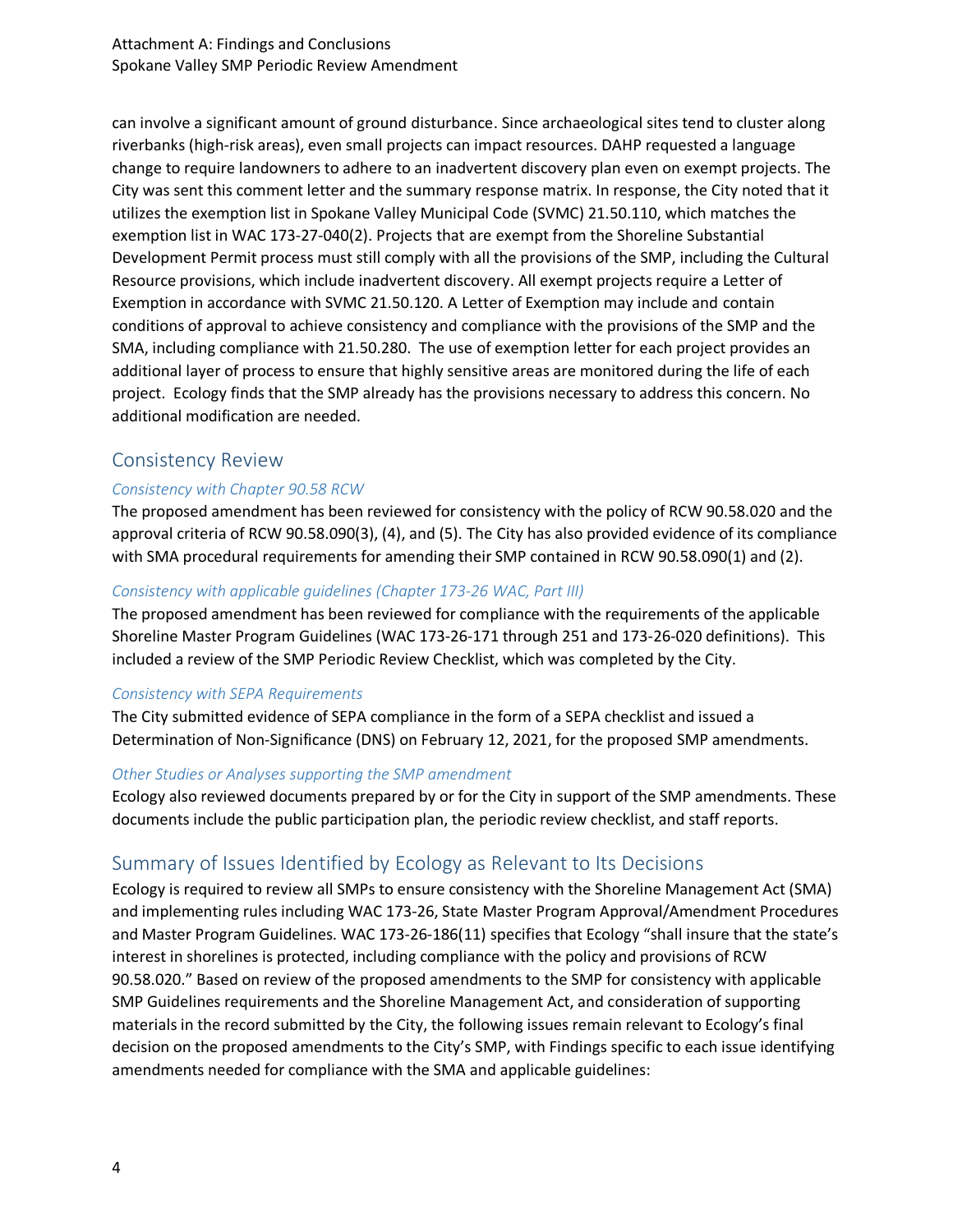Attachment A: Findings and Conclusions Spokane Valley SMP Periodic Review Amendment

#### *Accessory Dwelling Units*

Under Shoreline uses in *Table 21.50-1: Shoreline Uses* – Accessory Dwelling Units (ADUs) were changed from *Permitted* (P) to *Allowed* (A) under all four upland shoreline environment designations. The change indicates that ADUs would be exempt from the Shoreline Substantial Development Permit (SDP) process and would not require submittal of an SDP or Letter of Exemption application. The City also proposes to delete SVMC Section 21.50.370.B.6.c which explicitly requires that new attached or detached ADUs shall obtain an SDP. The City's rational for these changes was that the City's Housing Element under the 2017 Comprehensive Plan encourages ADUs as affordable housing options and they believed that requiring an SDP was creating a disincentive for ADU applications.

To be eligible for an exemption from the SDP process a project must meet one of the allowances of WAC 173-27-040, which requires that exemptions from the substantial development permit process be construed narrowly based on the purpose, intent, and policies of the SMA. An additional or accessory dwelling unit is designed to be a separate or additional living unit that can be occupied separately and independent of the original single-family residence. There is no allowance in statue or rule that exempts a secondary dwelling on a parcel from the SDP process. As an additional dwelling unit designed to accommodate additional or separate families, this type of development and use can be authorized but it does not meet the narrowly construed terms and criteria for single-family residential development as provided in WAC 173-27-040(2)(g). ADU's can be encouraged as an allowed use providing for higher capacity in-fill development that may reduce harmful sprawl over time. However, the construction of a new structure to house an ADU meets the definition of development, and cannot be considered under the single-family residential exemption, and therefore should be processed as an SDP.

**Finding:** Ecology finds that the single-family residential development allowance under WAC 173-27-  $040(2)(g)$  does not include ADUs. Ecology further finds that the proposed changes to Table 21.50-1 and 21.50.370.B.6 are inconsistent with the allowances of WAC 173-27-040 (2)(g) for an exemption from the SDP process. Therefore, Ecology finds that we cannot approve the above identified amendments related to ADUs. [Attachment B, Item Req-1].

Consistent with WAC 173-26-120(3)(a)(iii) the *State process for approving/amending shoreline master programs*, Ecology must either approve the locally adopted draft SMP as submitted, recommend specific changes necessary to make the proposal consistent with the SMA or guidelines (WAC 173-26) or deny the proposal if no alteration of the proposal appears likely to be consistent with the SMA.

Ecology considered the record and concluded that a portion of the proposal was not consistent with applicable laws and rules. We identified one (1) required change (Appendix B) associated with the permit path for single-family residential ADUs, which is necessary for consistency with WAC 173-27- 040(2)(g).

## CONCLUSIONS OF LAW

After a review of the complete record submitted and all comments received, Ecology concludes that the City's proposed amendment, with incorporation of Ecology's required change as shown in Attachment B, can be considered consistent with the policy and standards of RCW 90.58.020 and RCW 90.58.090 and the applicable SMP guidelines (WAC 173-26-171 through 251 and .020 definitions).